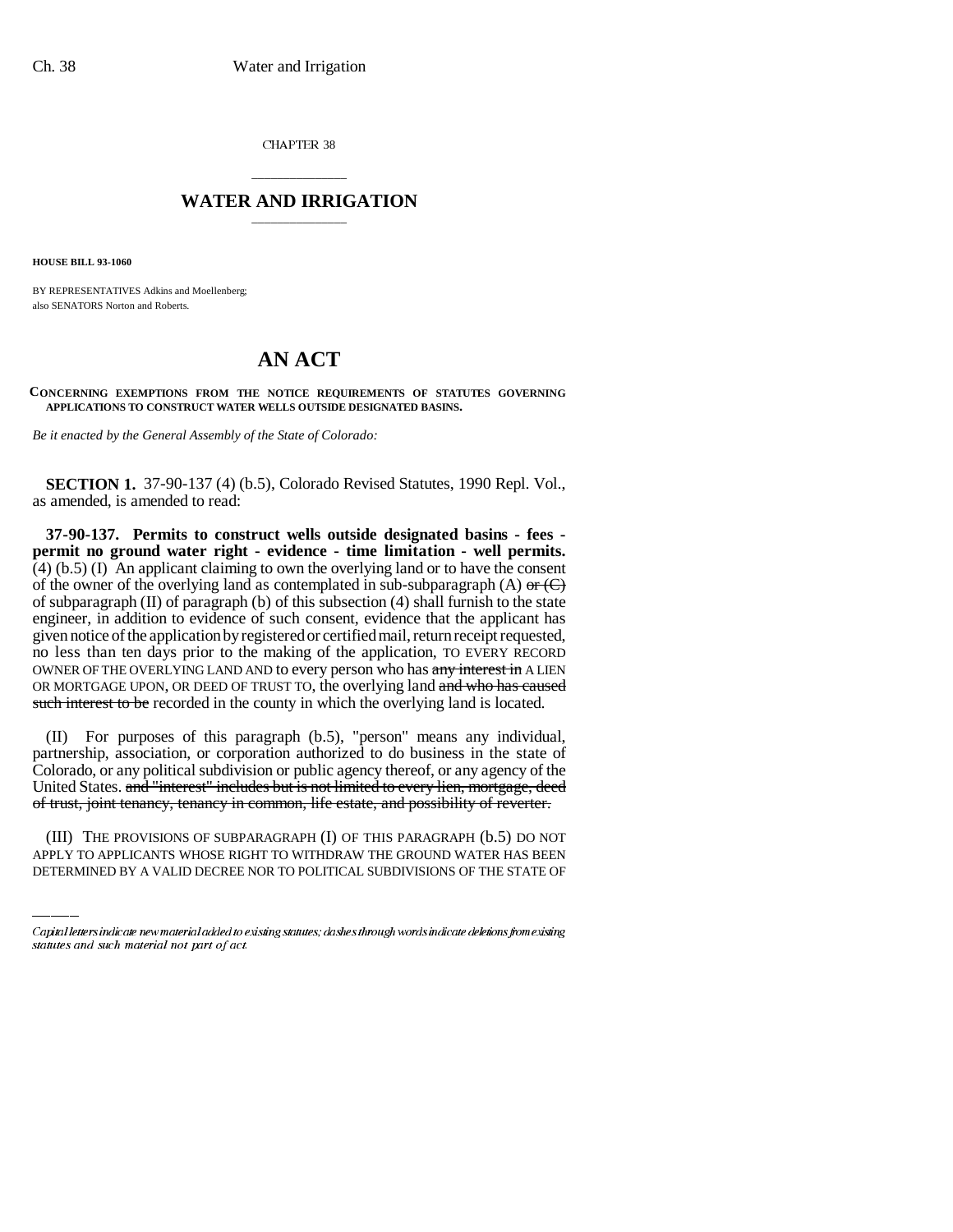COLORADO, SPECIAL DISTRICTS, MUNICIPALITIES, OR QUASI-MUNICIPAL DISTRICTS THAT HAVE OBTAINED CONSENT TO WITHDRAW THE GROUND WATER BY DEED, ASSIGNMENT, OR OTHER WRITTEN EVIDENCE OF CONSENT WHERE, AT THE TIME OF APPLICATION, THE OVERLYING LAND IS WITHIN THE WATER SERVICE AREA OF SUCH ENTITY.

**SECTION 2.** 37-92-302 (2), Colorado Revised Statutes, 1990 Repl. Vol., as amended, is amended to read:

**37-92-302. Applications for water rights or changes of such rights - plans for augmentation.** (2) (a) The water judges of the various divisions shall jointly prepare and supply to the water clerks standard forms which shall be used for such applications and statements of opposition. These forms shall designate the information to be supplied and may be modified from time to time. Supplemental material may be submitted with any form. In the case of applications for a determination of a water right or a conditional water right, the forms shall require, among other things, a legal description of the diversion or proposed diversion, a description of the source of the water, the date of the initiation of the appropriation or proposed appropriation, the amount of water claimed, and the use or proposed use of the water. In the case of applications for approval of a change of water right or plan for augmentation, the forms shall require a complete statement of such change or plan, including a description of all water rights to be established or changed by the plan, a map showing the approximate location of historic use of the rights, and records or summaries of records of actual diversions of each right the applicant intends to rely on to the extent such records exist. In the case of applications which will require construction of a well, other than applications for determinations of rights to ground water from wells described in section 37-90-137 (4), no application shall be heard on its merits by the referee or water judge until the application shall be supplemented by a permit or evidence of its denial by the state engineer pursuant to section 37-90-137 or evidence of the state engineer's failure to grant or deny such a permit within six months after application to the state engineer therefor. In the case of applications for determinations of rights to ground water from wells described in section 37-90-137 (4), the application shall be supplemented by evidence that the state engineer has issued or failed to issue, within four months of the filing of the application in water court, a determination as to the facts of such application. and, in addition, the application shall be supplemented by evidence that the applicant has, within ten days after filing the application, given notice of the application by registered or certified mail, return receipt requested, to every person with any recorded interest in the overlying land; and for purposes of such notice the terms "person" and "interest" shall have the same meaning as set forth in section 37-90-137  $(4)$  (b.5). Such state engineer's determination shall be made by the state engineer upon receipt from the water clerk of a copy of the application, and no separate filing or docketing with the state engineer shall be required.

(b) IN THE CASE OF APPLICATIONS FOR DETERMINATIONS OF RIGHTS TO GROUND WATER FROM WELLS DESCRIBED IN SECTION 37-90-137 (4), THE APPLICATION SHALL BE SUPPLEMENTED BY EVIDENCE THAT THE APPLICANT HAS, WITHIN TEN DAYS AFTER FILING THE APPLICATION, GIVEN NOTICE OF THE APPLICATION BY REGISTERED OR CERTIFIED MAIL, RETURN RECEIPT REQUESTED, TO EVERY RECORD OWNER OF THE OVERLYING LAND AND TO EVERY PERSON WHO HAS A LIEN OR MORTGAGE ON, OR DEED OF TRUST TO, THE OVERLYING LAND RECORDED IN THE COUNTY IN WHICH THE